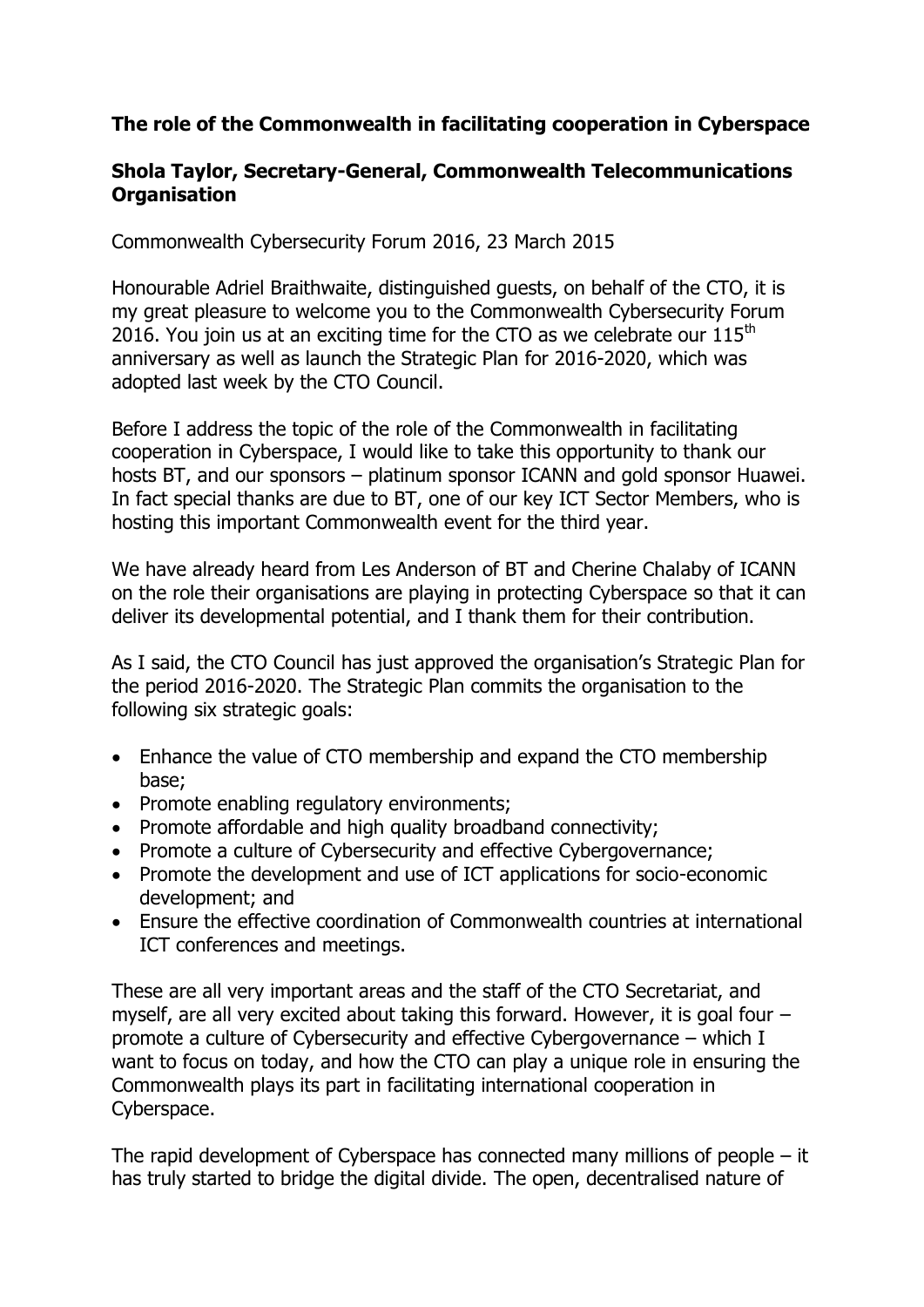Cyberspace has empowered individuals, fostered innovation and driven development.

However, Cyberspace also presents dangers for its users. It can be used for criminal activities by targeting individuals through identity fraud, targeting the vulnerable through child exploitation, targeting communities through extremism and even targeting whole countries – the experiences of Estonia in 2007 being one example. Cyberspace relies on its interlinked infrastructure. It must be secure and resilient to attack. Thus Cybersecurity has to operate in many domains, from technical to human; from physical to virtual.

In view of the interlinked nature of Cyberspace, coordinated international action is essential to address these threats. And with the variety of contrasting views on how to govern Cyberspace, harmonisation is critical to facilitate growth and to realise the full potential of Cyberspace. That is why the CTO, under its new strategic plan, will not only continue but expand on our leading role in this area, particularly with Commonwealth countries. With its membership of 53-countries around the world, coupled with a network of key decision makers and experts, the CTO is ideally placed to facilitate cooperation across the Commonwealth and beyond.

The Commonwealth Charter of March 2013 reflects the values and aspirations which unite the Commonwealth – democracy, human rights and the rule of law. The Charter expresses the commitment of member states to the development of free and democratic societies and the promotion of peace and prosperity to improve the lives of all peoples of the Commonwealth. It also acknowledges the role of civil society in supporting the goals and values of the Commonwealth.

These values and principles are equally well applicable to the governance of Cyberspace, and they were the basis for the Commonwealth Cybergovernance Model, which the CTO developed, in consultation with stakeholders, and which was adopted by Commonwealth ICT Ministers at the Commonwealth ICT Ministers Forum 2014.

From the Commonwealth Cybergovernance Model the CTO produced the Commonwealth Approach for Developing National Cybersecurity Strategies. This guide was developed to assist Commonwealth countries to develop their national Cybersecurity strategies in a way that is in harmony with the principles of the Commonwealth and maximises the developmental impact of Cyberspace. Importantly this guide is applicable to countries outside of the Commonwealth and, indeed, to the whole of Cyberspace.

I am pleased to say that this guide has so far been applied to four Commonwealth countries: Botswana, Cameroon, Fiji and Uganda. Based on the experiences of these projects, the CTO has now developed an updated version of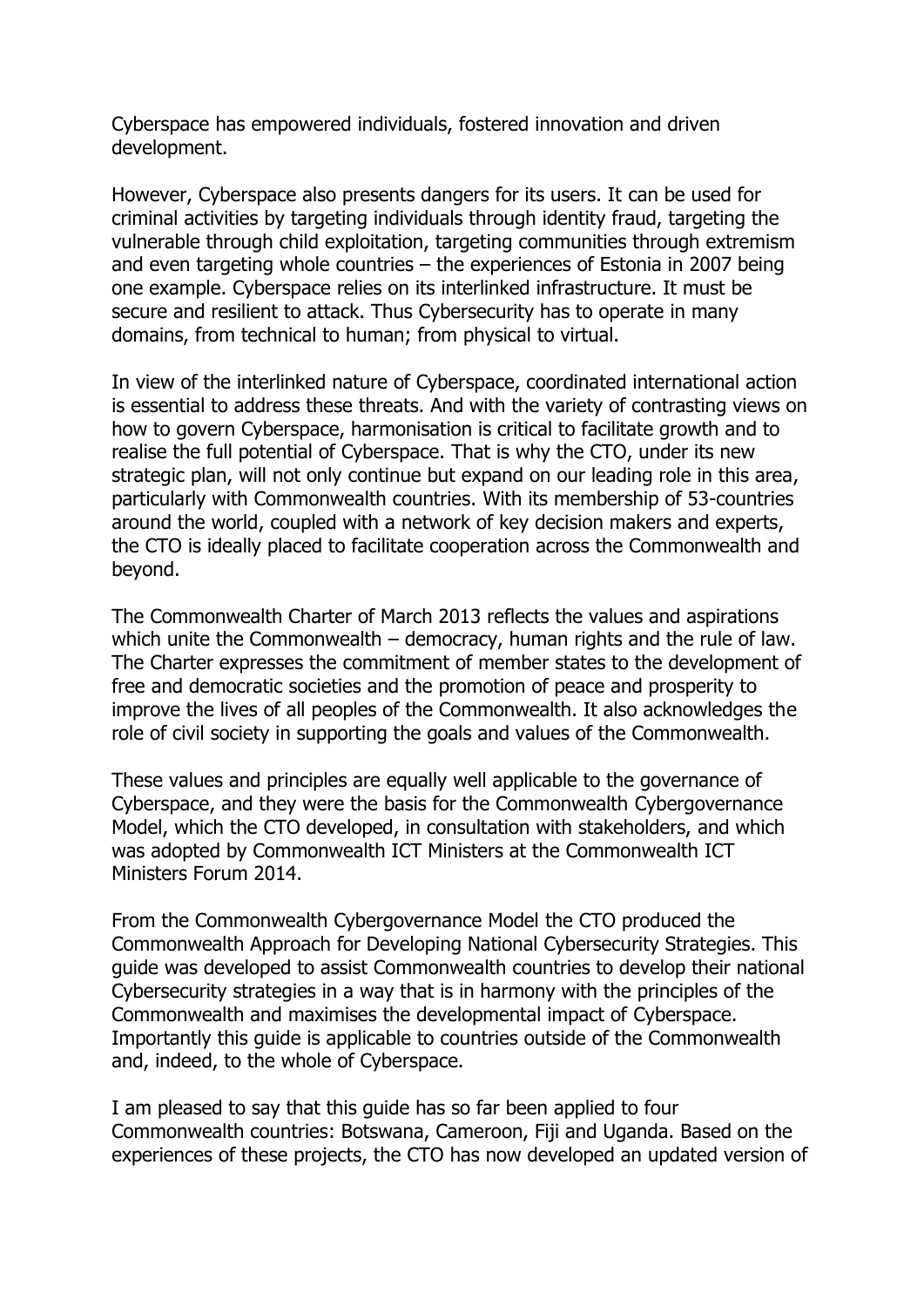the guide which will undoubtedly assist more countries in the near future to develop, update and implement their national Cybersecurity strategies.

So how can these principles be further applied to the governance of Cyberspace? And what is the role of the Commonwealth in facilitating cooperation in Cyberspace? As a unique subset of the world's countries, and, as we've heard, guided by the Commonwealth values and the principles of the Commonwealth Cybergovernance Model, Commonwealth countries are well placed to approach Cybersecurity in a coordinated manner.

Among many other things, we will hear during this conference about establishing effective national Cybersecurity strategies, about facilitating international capacity building and the need for international coordination in this area. The CTO's work in developing national Cybersecurity strategies not only strengthens the Cybersecurity posture of the individual countries, but also contributes to developing norms and standards in Cybersecurity across the Commonwealth, which leads easily to international coordination on various aspects of Cybersecurity and coordinated capacity building across borders.

The unique nature of the Commonwealth also offers opportunities for connecting people and businesses across continents, leading to economic growth and innovation in Cyberspace. We will hear tomorrow about opportunities – and threats – for businesses and consumers, and how we can realise the potentials of the digital economy.

Indeed, this conference offers opportunities for businesses across the Commonwealth to connect with potential customers and partners and contribute to the efforts to strengthen Cybersecurity in the Commonwealth.

The Commonwealth, with 2.2 billion people, belonging to many religions, nationalities and ethnic groups, is an ideal example of strength in diversity. The way the Commonwealth has grown from strength to strength, speaks volumes about the benefits of inclusivity. In an age when attempts are being made to use Cyberspace for extremism, the Commonwealth is a beacon of hope. The session on Cyber Terrorism will examine how we can work together to eradicate extremism from Cyberspace and make it an exciting, safe and pleasant place.

In 2014 the CTO were mandated by Commonwealth ICT Ministers to coordinate the engagement of Commonwealth countries in international ICT fora. With our network of members, consultants, policy-makers and opinion formers, we are well placed to facilitate Commonwealth cooperation in Cyberspace and, if I can take you back to our strategic goals, work on this area is one of our key priorities.

Indeed, given this mandate we have recently taken over management of the Commonwealth Internet Governance Forum which, along with coordinating